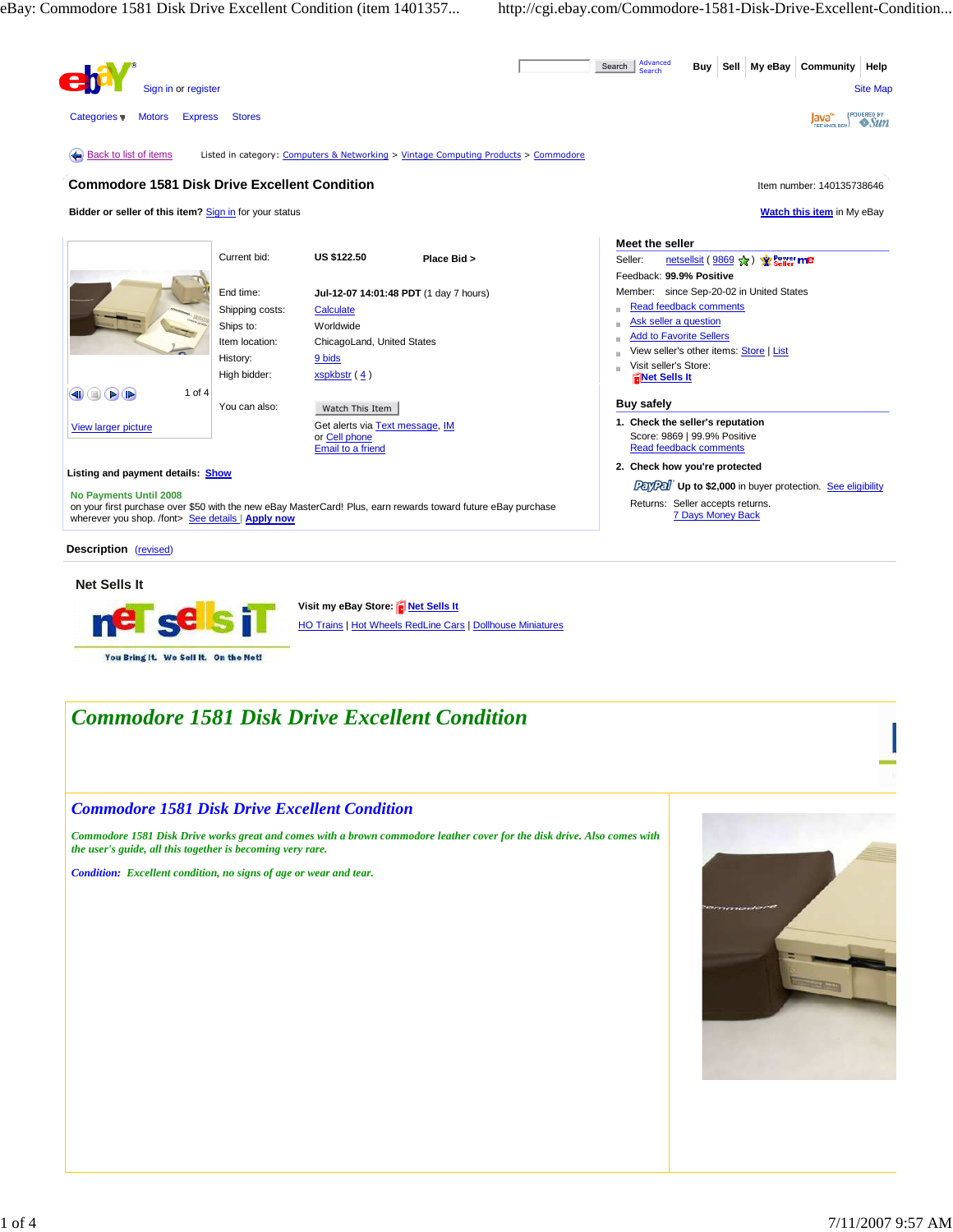

This auction seller accepts auction payments from BidPay<sup>®</sup>! - Free for Buyers - **pay using your Visa or Master** 



Seller BidPay ID: NetSellsIt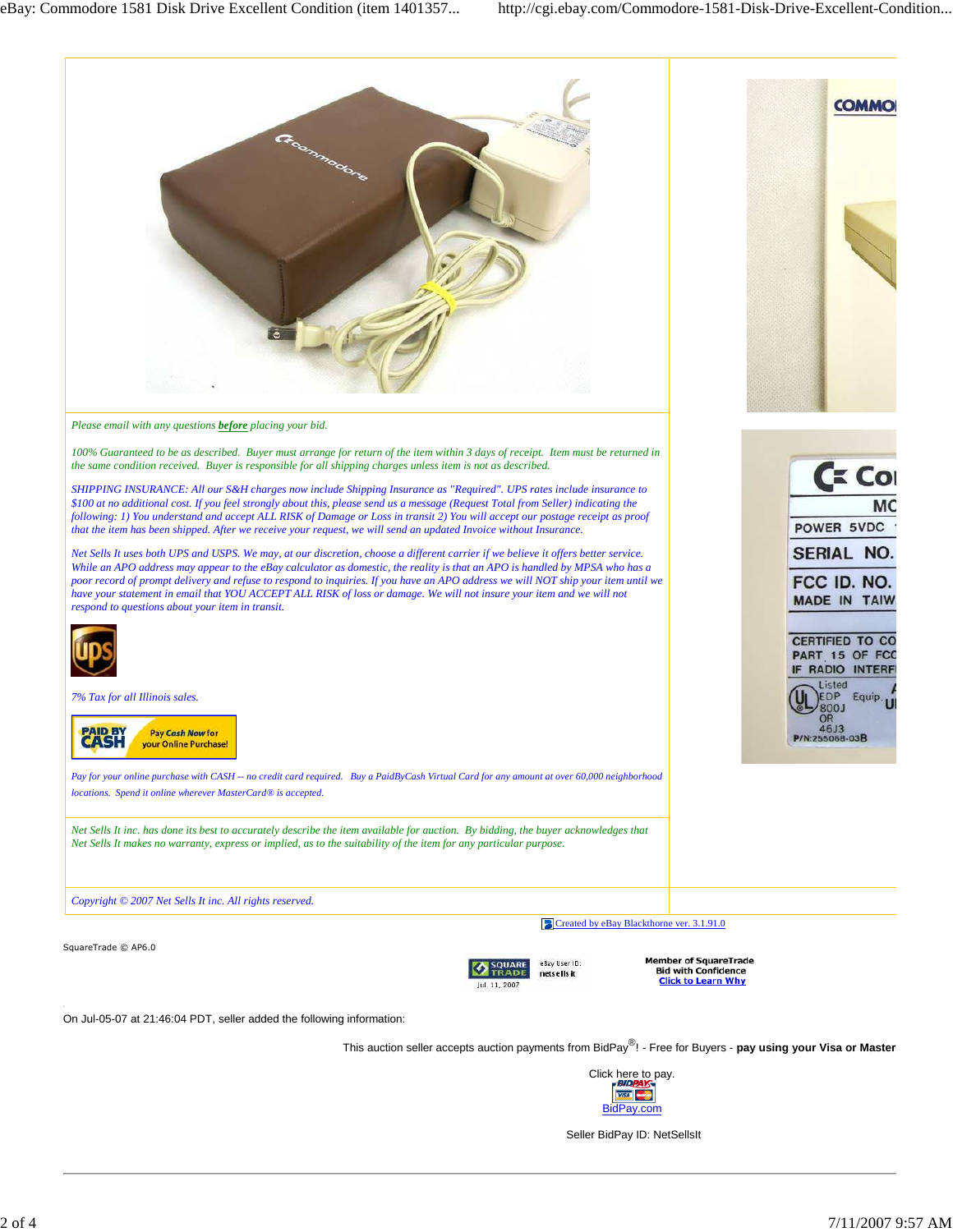

00192 The power of protection from AOL and eBay. Learn more

## **Questions from other members Question & Answer Q:** Hi. Postage cost to Adelaide Australia, postcode 5109, in U.S.dollars please. Thanks & Have A Nice Day. **A:** Expect \$60. Calculator should work too. Ask seller a question **Find more items from the same seller. Bid or Buy Now!** Matched Pair Rambus RDRAM Continuity C-RIMM CRIMM NEW Universal Contour Computer Screen Glare Filter 21" NEW Targus APA03US Universal 90W Power Notebook **Adapter EBuy It Now US \$7.50 EBuy It Now US \$49.99** EBuy It Now **US \$49.99** Visit seller's Store **Shipping and handling Ships to** Worldwide Country: United States Zip or postal code: Update **Shipping and Handling <b>To To Service Service** Enter zip code UPS Ground United States UPS Ground UPS Ground 1 to 6 business days\* Enter zip code US Postal Service Priority Mail® Estimated delivery 2-3 days\* Shipping cannot be calculated for your area. You can **contact the seller** for additional shipping costs and services. \*Sellers are not responsible for service transit time. This information is provided by the carrier and excludes weekends and holidays. Note that transit times may vary, particularly during peak periods.

**Domestic handling time**

Will usually ship within 2 business days of receiving cleared payment.

**Shipping insurance**

Included (in the shipping and handling cost)

Lucent

Manua

**EBuy It N**